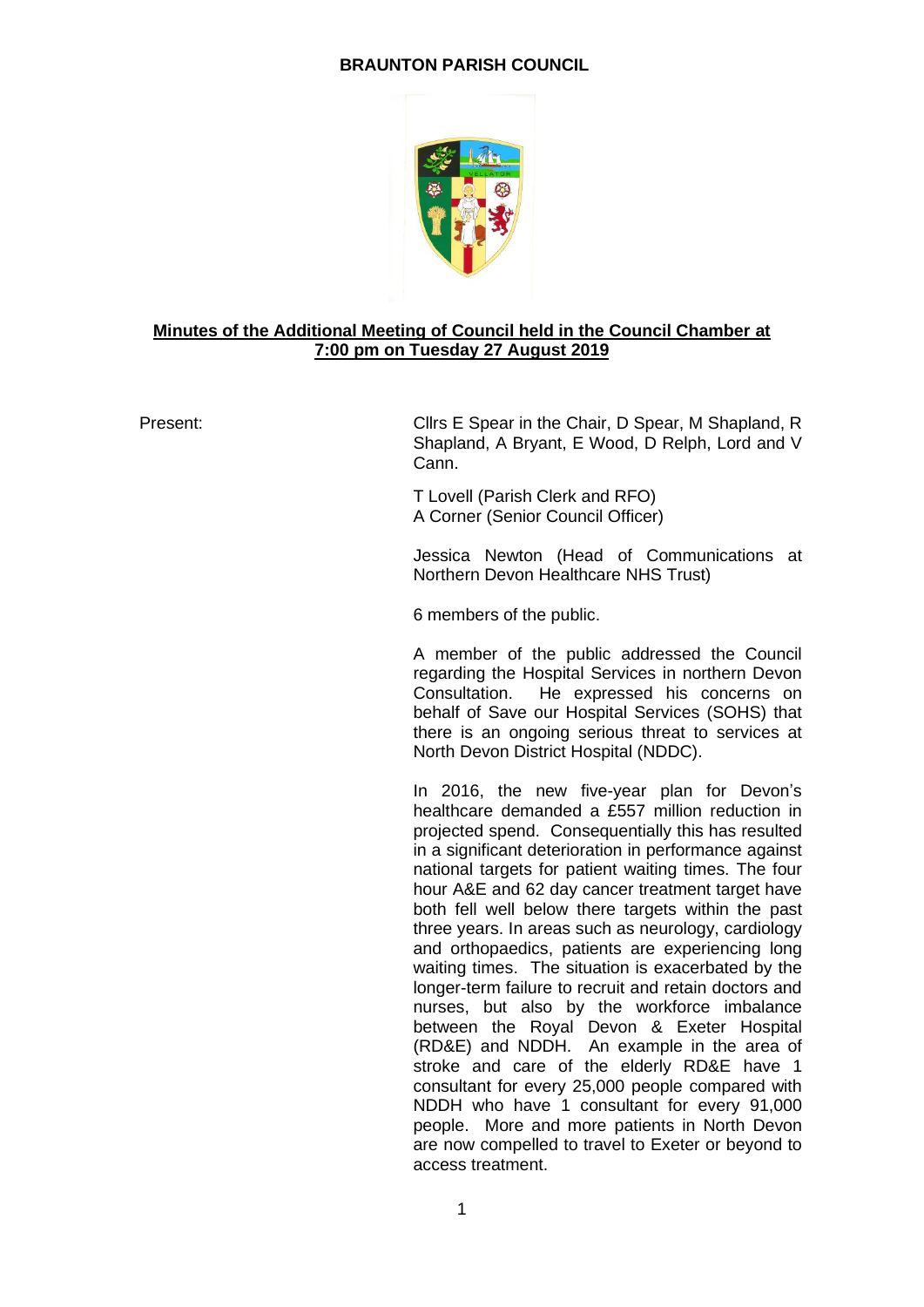This latest review describes eight service areas as facing challenges. The NHS Trust talks about "travel versus outcomes" which means would people be prepared to travel beyond North Devon if they got treated quicker. He urged the Parish Council to participate fully in the Trust's current engagement and to speak up on behalf of the people of Braunton to save our hospital services in North Devon.

109/2019/20 **Apologies** Receive and accept apologies from Cllrs A Bradford, Mrs J Chesters, B Bunyard and G Bell. 110/2019/20 **Items not on the agenda, which in the opinion of the Chair should be brought to the attention of Council.** There were none.

111/2019/20 **Declarations of Interest** Cllr E Spear declared a non Pecuniary interest in Minute Ref: 113/2019/20, as two of her close relatives are employed by the NHS.

> Cllr D Spear declared a non Pecuniary interest in Minute Ref: 113/2019/20, as two of his close relatives are employed by the NHS.

> Cllr A Bryant declared a non Pecuniary interest in Minute Ref: 113/2019/20, as his wife is employed by the NHS.

112/2019/20 **Finance: Accounts due for Payment** RESOLVED: That the payments on the schedule attached to these minutes, be approved and drawn in the total sum of £4,548.95. (NC)

> Cllrs E Spear, D Spear and A Bryant declared non Pecuniary interest.

113/2019/20 **Consultation: Hospital Services in Northern Devon** The Chair welcomed Jessica Newton Head of Communications at Northern Devon Healthcare NHS Trust to the meeting. Jessica clarified that this latest public engagement being carried out by the Northern Devon Healthcare NHS Trust is not a formal consultation. A formal consultation will be held next summer regarding the partnership between RD&E and NDDH. She explained that Suzanne Tracey, Chief Executive of the RD&E and NDDH is keen to provide more opportunities for engagement.

The current review is to help develop plans for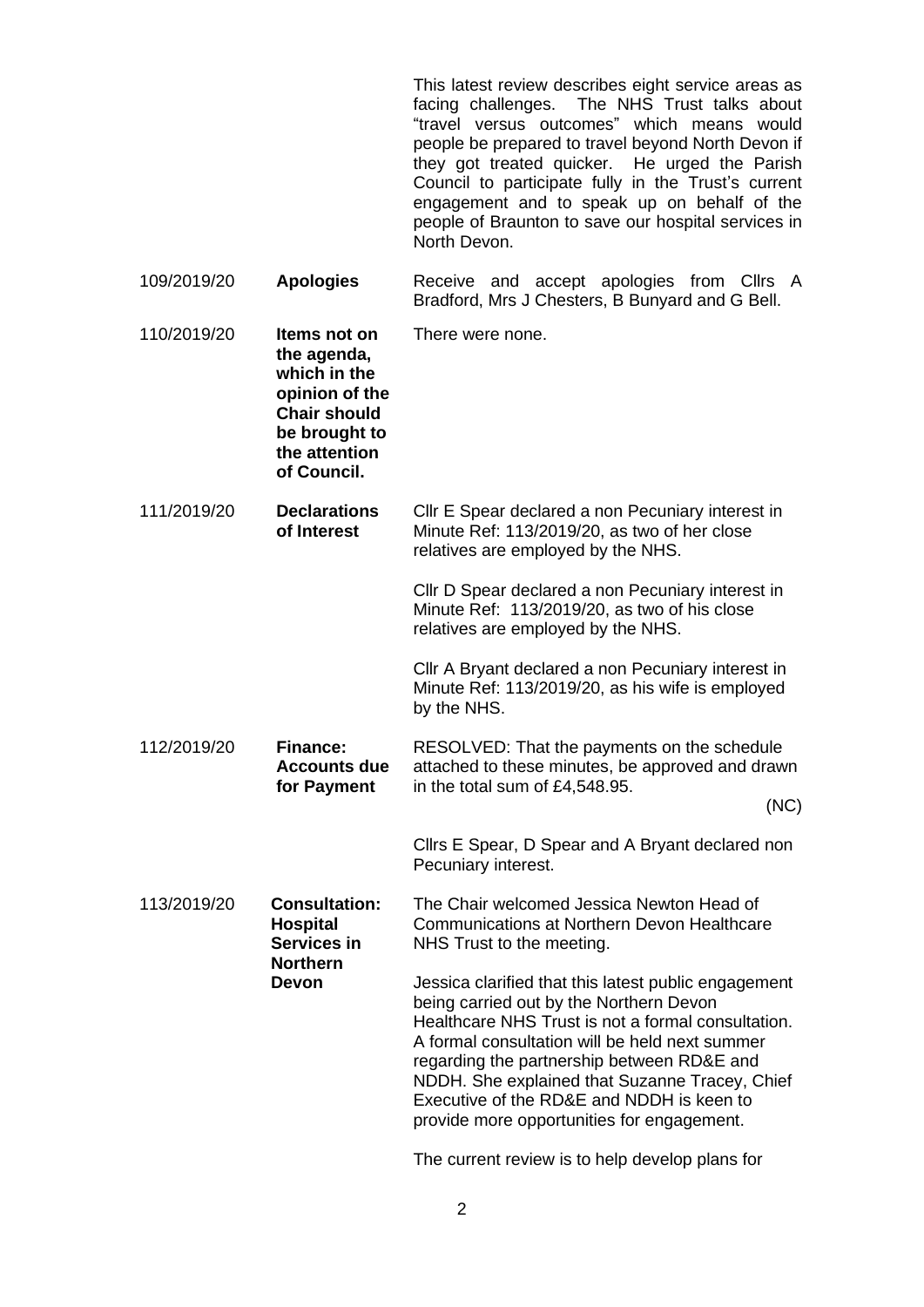hospital services in northern Devon and to ensure sustainability of these services in the future. The review will include eleven hospital services five essential to support A&E these are, as follows:

- A&E
- Intensive Care (ICU)
- Acute Surgery
- Acute Medicine
- Paediatrics (assessment)

Eight services facing challenges these are, as follows:

Care of the elderly

- Stroke
- Oncology
- Maternity (Obs and Gynae)
- Radiology
- Trauma and Orthopaedics
- Acute Medicine
- Paediatrics (wider service)

The NHS Trust have since March been engaging with the clinical teams leading these services to understand their vision and plans for the future, and what support they need to achieve them. Discussions have also taken place with a wide range of stakeholders including staff, patients and the community

The review will provide an opportunity to identify the challenges and how these challenges can be overcome. NDDH is the most remote hospital in mainland England. With a predicted decline in workforce numbers across the UK NDDH will need to consider how it will attract and retain staff in the future.

The current partnership between NDDH and RD&E will come to an end next summer. In December 2019 the Board will make its recommendation, taking into account the extensive public and patient engagement. The research is being conducted by an independent company. 400 telephone interviews with patients have already been carried out to find out what is important to them such as "travel versus outcomes".

The Council requested if the responses to the consultation surveys would be available to the public? The NHS will be using an independent company to make the process as open and transparent as possible but it must protect the identity of individuals.

The Council requested how do we keep all key services at the NDDH? That is the purpose of the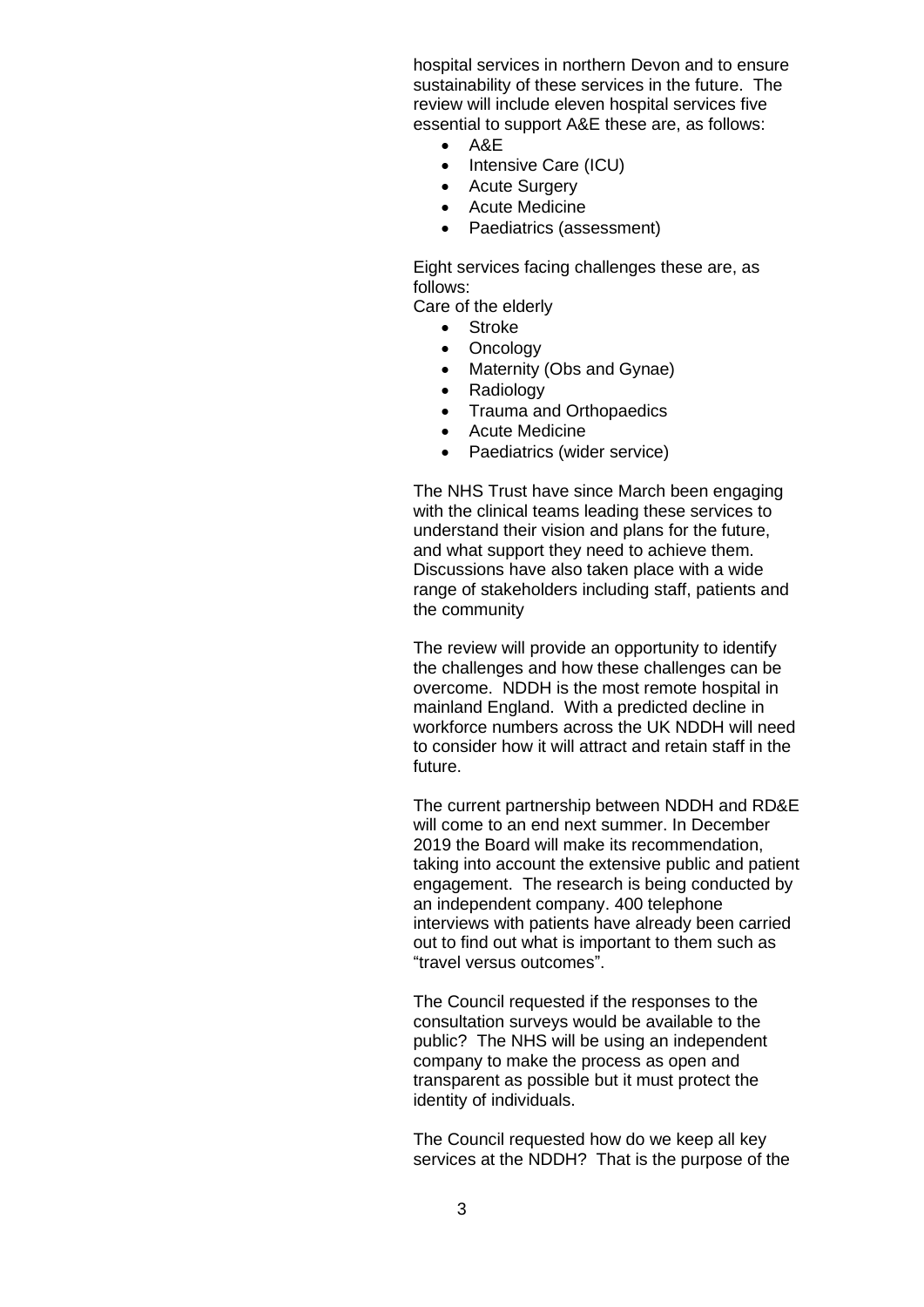consultation and the Executive and Board will make the decision following the consultation process.

The Council requested what the challenges are regarding recruitment and retaining staff? Salaries are not the issue; the main challenge is opportunity to further careers as NDDH is remote it does not get the same level of patient cases. This is one of the reasons why NDDH and RD&E formed a partnership and offer joint appointments. Consultants can rotate between the two the hospitals helping them to maintain their skill set. The RD&E provides specialist training opportunities.

The NHS are currently working with Petroc to offer a School of Nursing locally and attract staff. They have also been innovative by bringing over EU nurses and providing training, many of whom have remained in positions at the NDDH following their training. Recruiting staff is a national problem but it is exacerbated at the NDDH due to its remoteness. Cllr M Shapland explained that there are the same barriers as when she served on the Merger Committee, including limited or no public transport links.

With regards to the future structural model there are currently no suggestions to remove services. There will be time to discuss organisational form. Any suggestion of major service change would go out for full public consultation. This review is purely about understanding the challenges.

RESOLVED: That the Council

- a. the Council to write to the local MP to request that more financial assistance be given to NDDH due to the challenges it faces regarding its remoteness.
- b. the Council to publish on its website and social media sites to encourage people to engage and take part in the consultation.
- c. the Chair and Council thank Jessica Newton for attending the meeting.

#### 114/2019/20 **Planning**

(a) 70186 Full application for erection of detached double garage together with outline application (some matters reserved) for the erection of one dwelling at The Presbytery, Frog Lane, Braunton. EX33 1BB.

Applicant: Mr & Mrs Baxter

It was moved by Cllr P Lord, seconded by Cllr R Shapland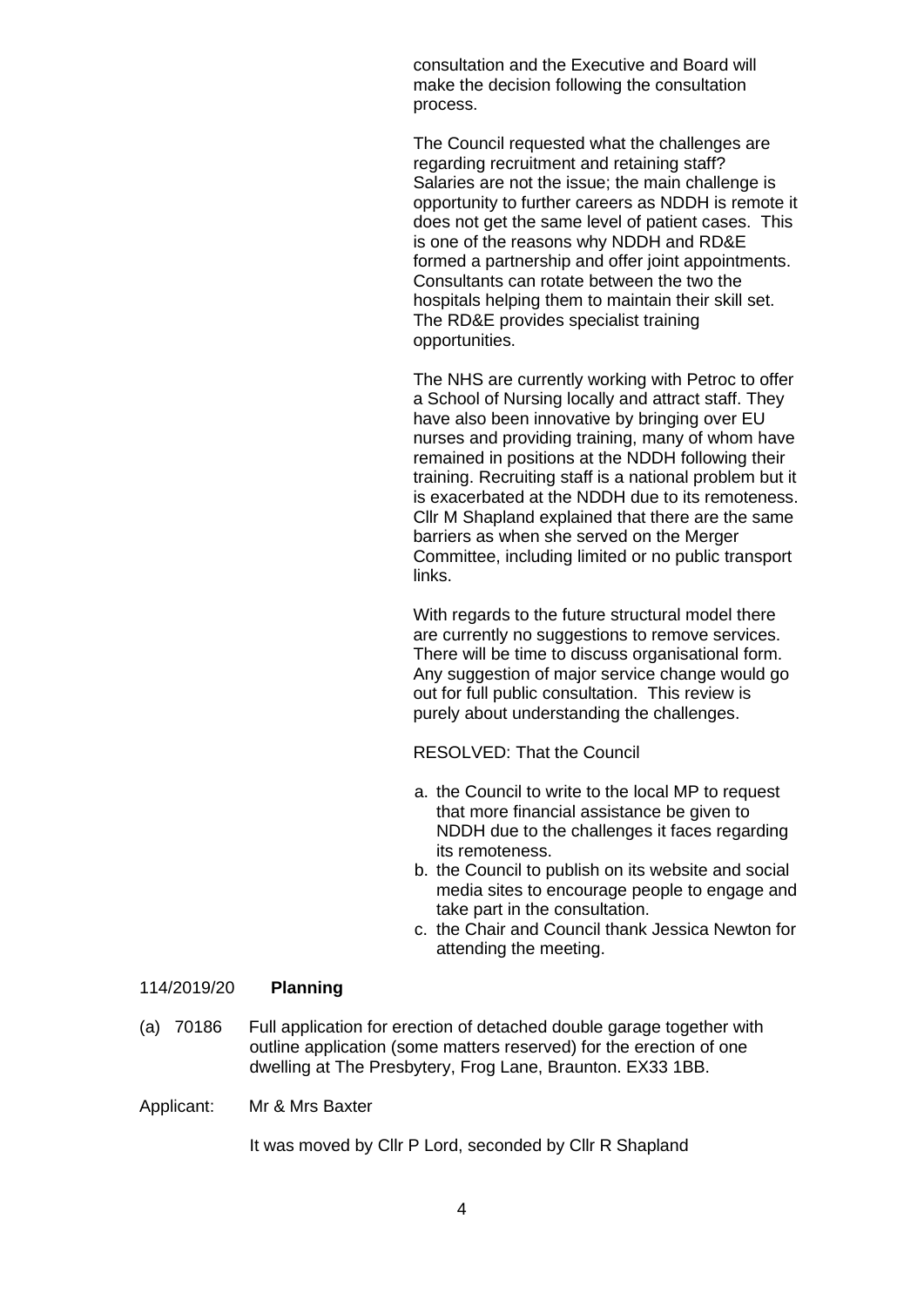| Comment:     | RESOLVED: To recommend refusal due to safety concerns regarding<br>access and egress on to the highway.                                                                                                                                                        |
|--------------|----------------------------------------------------------------------------------------------------------------------------------------------------------------------------------------------------------------------------------------------------------------|
| (b) $70168$  | (NC)<br>Extension to dwelling to create additional living space at 2 Goodgates<br>Crescent, Braunton, Devon. EX33 1DD.                                                                                                                                         |
| Applicant:   | Ms Victoria Johnson                                                                                                                                                                                                                                            |
|              | It was moved by Cllr D Spear, seconded by Cllr P Lord                                                                                                                                                                                                          |
| Comment:     | RESOLVED: To recommend approval.<br>(NC)                                                                                                                                                                                                                       |
| $(c)$ 70322  | Single storey side extension to dwelling at Copper Quoin, Lower Park<br>Road, Braunton, Devon. EX33 2HJ.                                                                                                                                                       |
| Applicant:   | Mrs Barbara Triggs                                                                                                                                                                                                                                             |
|              | It was moved by Cllr D Spear, seconded by R Shapland                                                                                                                                                                                                           |
| Comment:     | RESOLVED: To recommend approval.<br>(NC)                                                                                                                                                                                                                       |
| $(d)$ 70177  | Single storey extension at 17 Mint Park Road, Braunton, Devon. EX33<br>1LE.                                                                                                                                                                                    |
| Applicant:   | Mr Paul Lambert                                                                                                                                                                                                                                                |
|              | It was moved by Cllr R Shapland, seconded by L Wood                                                                                                                                                                                                            |
| Comment:     | RESOLVED: To recommend approval<br>(NC)                                                                                                                                                                                                                        |
| 70312<br>(e) | Extension and alterations to the Lorna Doone building to provide<br>additional accommodation (renewal of planning consent 60948) at<br>Saunton Sands Hotel, Saunton, Braunton, EX33 1LQ                                                                        |
| Applicant:   | Percy R Brend & Sons (hoteliers) Ltd                                                                                                                                                                                                                           |
|              | It was moved by Cllr M Shapland, seconded P Lord                                                                                                                                                                                                               |
| Comment:     | RESOLVED: To recommend approval.<br>(NC)                                                                                                                                                                                                                       |
| 70270<br>(f) | Demolition of side extension, erection of two storey extension, creation<br>of dormer windows & additional car parking spaces created at Silver<br>Mill 4 Higher Park Road, Braunton. EX33 2LF                                                                 |
| Applicant:   | Mrs Argyle                                                                                                                                                                                                                                                     |
|              | It was moved by R Shapland, seconded by D Spear                                                                                                                                                                                                                |
| Comment:     | RESOLVED: To recommend approval subject to Devon County<br>Council's advice regarding suitable visibility regarding the access and<br>egress to the site and a permeable material to be used when creating<br>the additional car parking spaces.<br>$\sqrt{N}$ |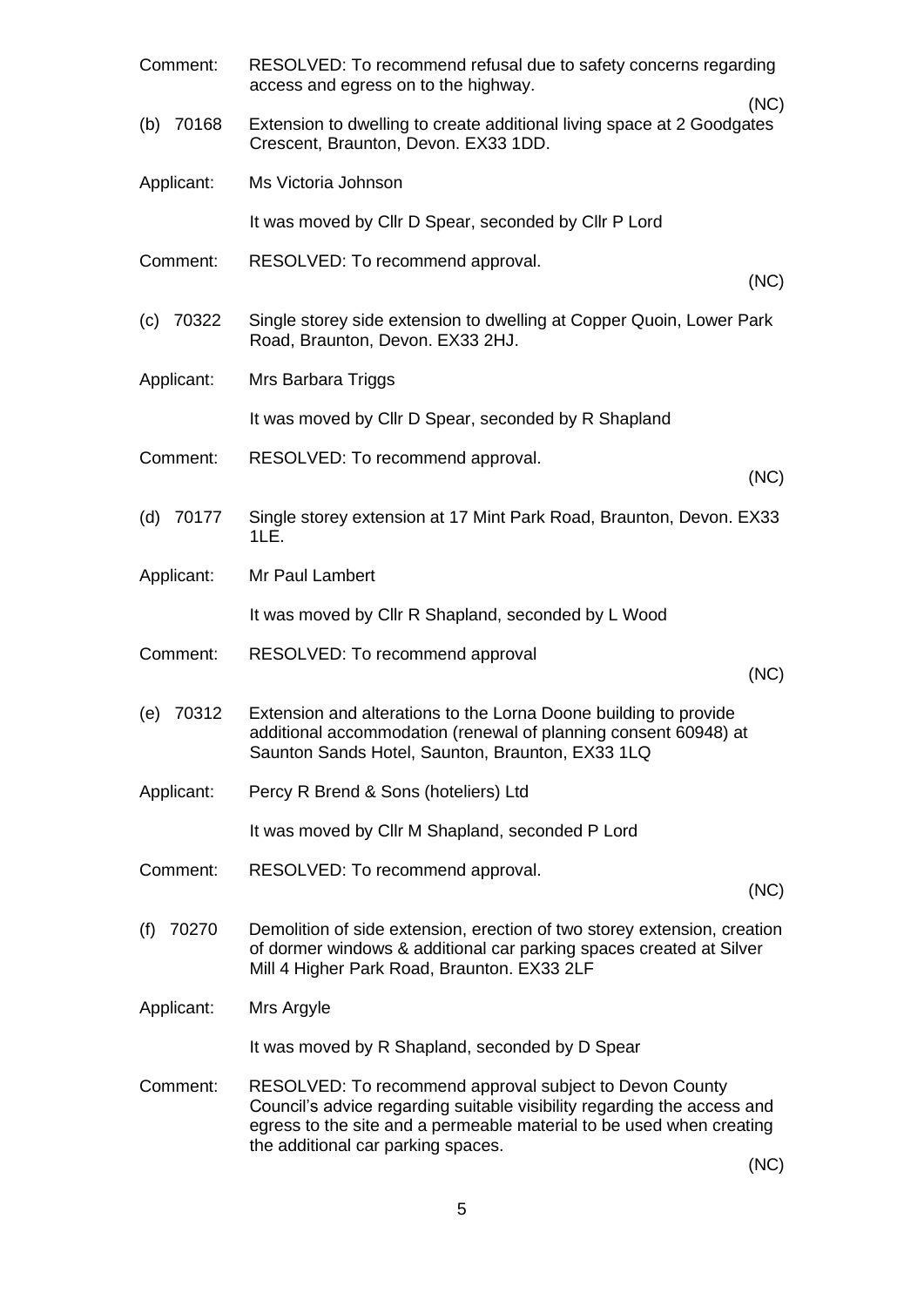- (g) 70342 Single storey rear extension to dwelling, extension to side garage and workshop at 21 Saunton Road, Braunton, Devon. EX33 1HD
- Applicant: Mr S Cronin & Mrs L Koch

It was moved by Cllr P Lord, seconded Cllr D Spear

Comment: RESOLVED: To recommend approval.

(NC)

- (h) 66798 Creation of new access (amended plans and additional information) at Rhu House, Saunton, Braunton, Devon, EX33 1LG.
- Applicant: Mr M Ijaz

It was moved by Cllr R Shapland, seconded by Cllr L Wood

- Comment: RESOLVED: To recommend refusal and to reiterate its previous comments, as follows.
	- The proposal will result in the loss of roadside bank together with the loss of a number of trees. It is considered that the loss of both the roadside bank and the trees will have a detrimental impact on the value and integrity of the natural character of this stretch of road.
	- concerns that it will have a significant negative visual impact on the landscape area as it is surrounded by sensitive landscape within an Area of Outstanding Natural Beauty (AONB), no landscape visual impact assessment has been provided to mitigate these concerns.

Braunton Parish Council wishes to express its deep concerns that it would appear that the applicant has commenced works to clear trees from the site prior to this application being considered which has resulted in a negative impact on the existing landscape.

If the Local Planning Authority are mindful to approve this application the Council would request that the North Devon Council Landscape and Countryside Officer provides advice regarding the suitability of the proposed trees to planted.

(NC)

#### **NOTICES OF DECISION**

#### **APPROVALS**

- 66761 Relocation of Nursery Business to include: Erection of four polytunnels, erection of one workshop/storage shed, relocation of one storage container, creation of new vehicular access & yard, alterations to existing access & improvements to visibility splay at land to the north of Beechwood Cottage, Winsham, Braunton.
- 66797 Listed building consent at 41 East Street, Braunton.
- 65602 Works to tree in a conservation area: Ash-removal due to fungal infection at base & dangerous leaning towards property at Iron Mills, Butts Path, Braunton.